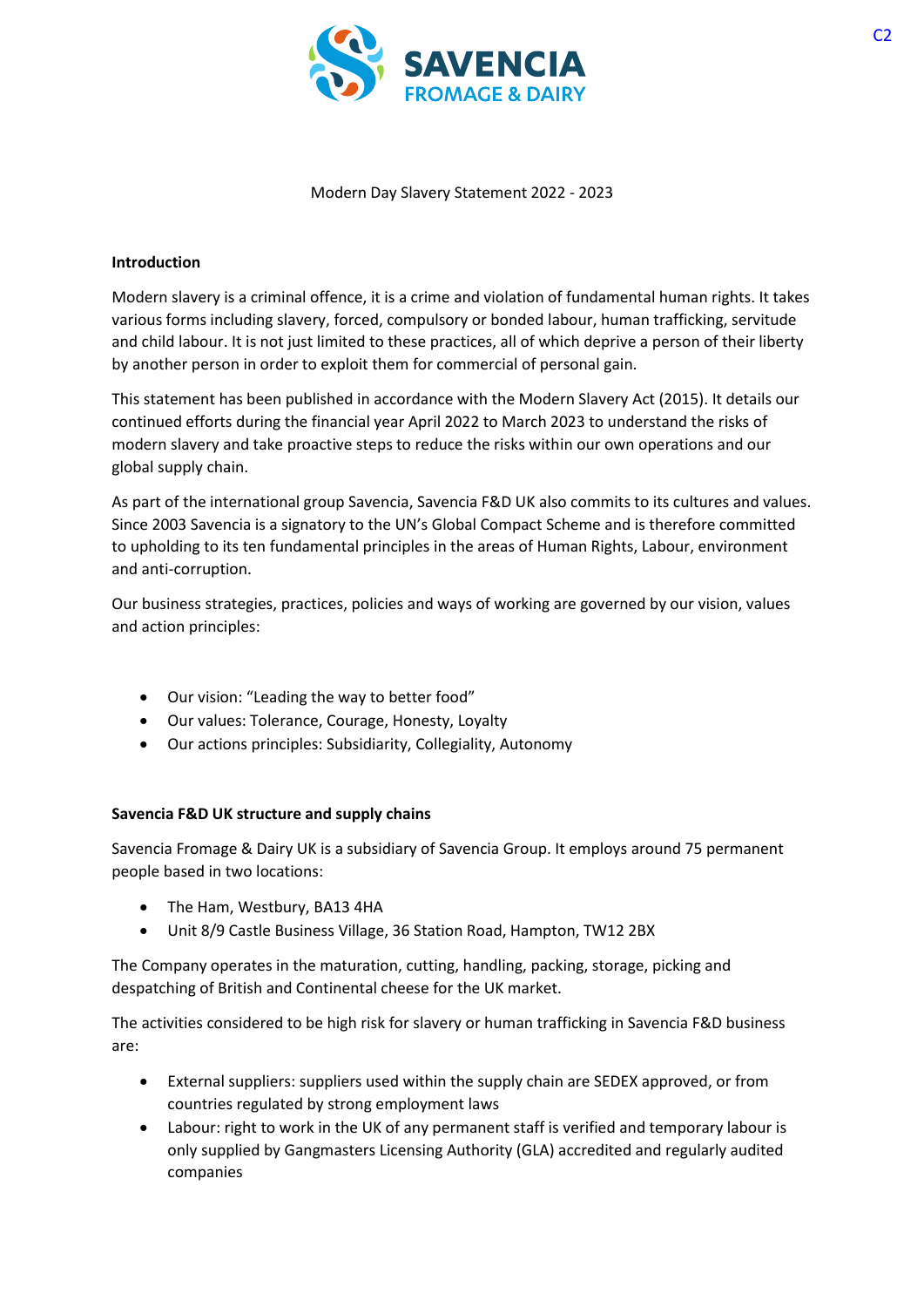## **Strategy and Policy**

Protecting and respecting human rights and labour standards is one of the foundations of our sustainability and ethical trade strategy.

We continue to develop our approach to deepen our understanding of the risks of modern slavery that are inherent in the food supply chain and engage in positive action to ensure workers' rights are protected and respected. We have several policies that support our work in tackling modern slavery, these include:

# • *Ethical Trade Policy*

Our Ethical Trade Policy is based on the Ethical Trade Initiative base code.

## • *Supplier Code of practice*

It contains the basic principles of what we expect from both direct and indirect suppliers to Savencia and the minimum legal and ethical requirements they need to meet. These obligations require our suppliers to prevent occurrences of modern slavery in their supply chain and state the specific human rights, labour and social laws, regulations and international conventions which they must abide by.

## • *Whistleblowing Policy*

Our Whistleblowing Policy encourages our staff and agency workers to report any concerns related to the direct activities or the supply chains of the organisation that may give rise to an enhanced risk of slavery or human trafficking. The policy is designed to make it easy for workers to make disclosures without fear of retaliation.

#### • *Employee code of conduct*

Our code outlines the Company's expectations of our employees' actions and behaviour when representing the organisation. We strive to maintain the highest standards of employee conduct and ethical behaviour.

#### • *Recruitment Policy*

It is our policy during the recruitment and onboarding of new employees to ensure that preemployment checks are carried out to confirm identity and the right to work in the UK. We audit our recruitment agencies to ensure that the same standards are met for all agency workers engaged in assignments for the Company.

#### • *Equal Opportunities Policy*

Savencia F&D UK is an equal opportunity employer, committed to ensuring that our workplace is free from unlawful discrimination on the grounds of the protected characteristics. The scope of this policy covers all aspects of working life at the Company and applies to all people working within the Company at all levels.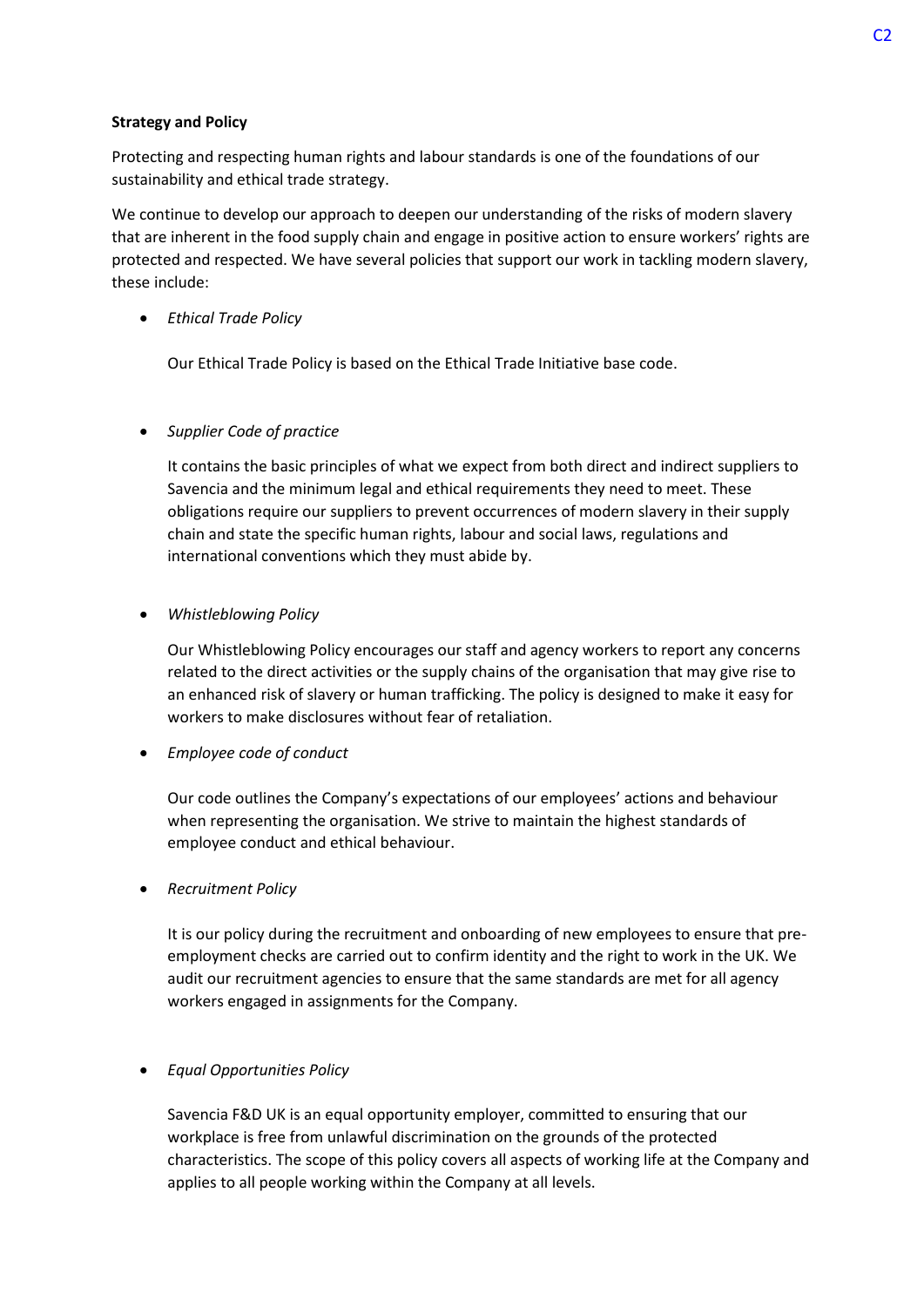# • *Anti-Bribery and corruption Policy*

This policy sets out the applicable rules and principles to prohibit all forms of corruption and provides guidance for their application. The strict and imperative requirements of this policy apply throughout Savencia, to all of our staff and in all circumstances.

• *Grievance Policy* 

The aim of this grievance procedure is to ensure that employees who have a problem, concern or complaint about their work, working life, work environment or work relationships are dealt with fairly and without unreasonable delay.

We have reviewed each of these documents and are satisfied they are sufficient to address the issues amongst our supply base and our own workforce.

## **Due diligence process**

The organisation undertakes due diligence when considering taking on new suppliers, and regularly reviews its existing suppliers. The organisation's due diligence and reviews include:

- Mapping the supply chain to assess specific products or geographical risks
- Evaluating the modern slavery and human trafficking risks of each new supplier
- Reviewing on a regular basis all aspects of the supply chain

# **Risk Assessment**

Over the course of this financial year, we will continue to reinforce our procedures to help us identify, prevent and mitigate any risks of modern slavery or human trafficking in relation to new and existing suppliers.

Risk within our operation is low. Where we use agency labour in our operations, we work with a third party to manage agency labour provision, audit agencies and monitor compliance. Risk within our first-tier supply base is low but if we identify specific risk issues in the wider supply chain we work with our first-tier suppliers to understand situation and seek change.

# **Training and Awareness**

The Management Committee Members are trained on "Tackling Hidden Labour Exploitation" to enable them to have the understanding and be able to recognise Modern Slavery and Human Trafficking. It covers the following:

- How to assess the risk of slavery and human trafficking
- How to identify the signs of slavery and human trafficking
- What initial steps should be taken if slavery or human trafficking is suspected
- How to escalate potential slavery or human trafficking issues What steps the organisation should take if suppliers or contractors do not implement anti-slavery policies in high-risk scenarios